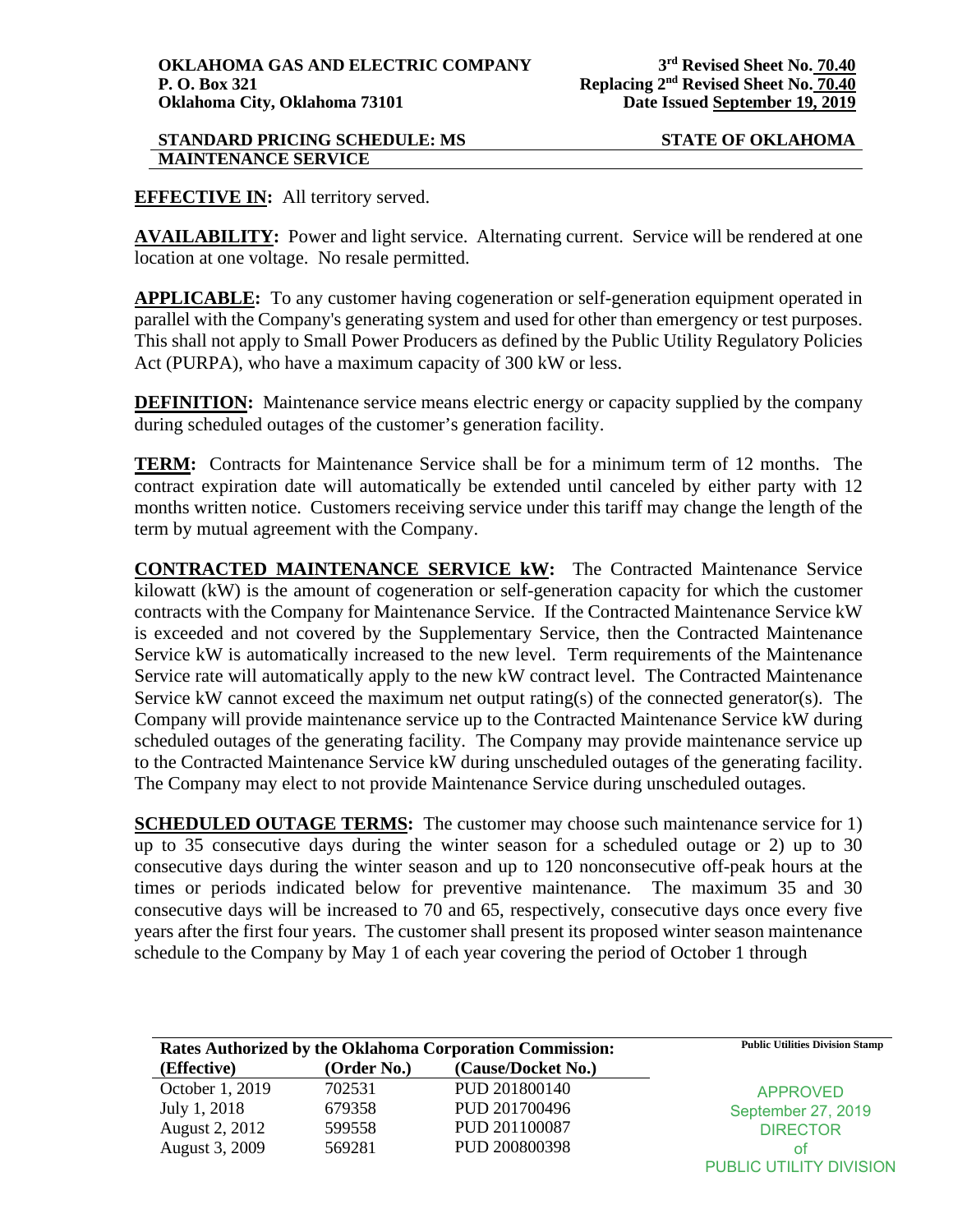December 15 or February 15 through April 30. The Company shall approve the proposed schedule or work out revisions with the customer prior to June 1. The customer may request revisions in its approved schedule by November 1 of each year covering the period of February 15 through April 30. The Company shall approve the proposed revisions or work out further revisions with the customer prior to December 1. Notwithstanding anything to the contrary in the foregoing scheduling provisions, the customer shall be permitted to schedule preventive maintenance outages during the summer season during weekday periods from 10:00 p.m. to 6:00 a.m. and all day Saturday, Holidays, and Sundays, all of which are the Southwest Power Pool defined off-peak hours (except for Saturday) and at any time during the winter season, but in no case for more than a total of 120 hours in any 12-month period. The customer shall give OG&E a minimum of seven days notice for use of these 120 hours of preventive maintenance outages. One hour is the minimum allowable time to be scheduled.

**UNSCHEDULED OUTAGE TERMS:** Any customer usage not in accordance with the Scheduled Outage Terms outlined above.

**UNJUSTIFIED EXPENDITURE:** The Company shall specify an unjustified expenditure charge, calculated in accordance with the Company's Allowable Expenditure Formula in its Terms and Conditions of Service on file with and approved by the Commission, when necessary to justify the investment required to provide service.

# **PRICES:**

# **TRANSMISSION (Service Level 1):**

**Customer Charge:** \$234.00 per bill per month plus the Cost of Local Facilities.

**Capacity Charge (per month):** 

# **Summer Season:**

The sum of:

Scheduled Outage: The Daily Maximum Billing Demands times \$0.10

plus

Unscheduled Outage: The Daily Maximum Billing Demands times \$0.15

| Rates Authorized by the Oklahoma Corporation Commission: |             |                    | <b>Public Utilities Division Stamp</b> |
|----------------------------------------------------------|-------------|--------------------|----------------------------------------|
| (Effective)                                              | (Order No.) | (Cause/Docket No.) |                                        |
| October 1, 2019                                          | 702531      | PUD 201800140      | <b>APPROVED</b>                        |
| July 1, 2018                                             | 679358      | PUD 201700496      | September 27, 2019                     |
| May 1, 2017                                              | 662059      | PUD 201500273      | <b>DIRECTOR</b>                        |
| August 2, 2012                                           | 599558      | PUD 201100087      | Ωt                                     |
|                                                          |             |                    | PUBLIC UTILITY DIVISION                |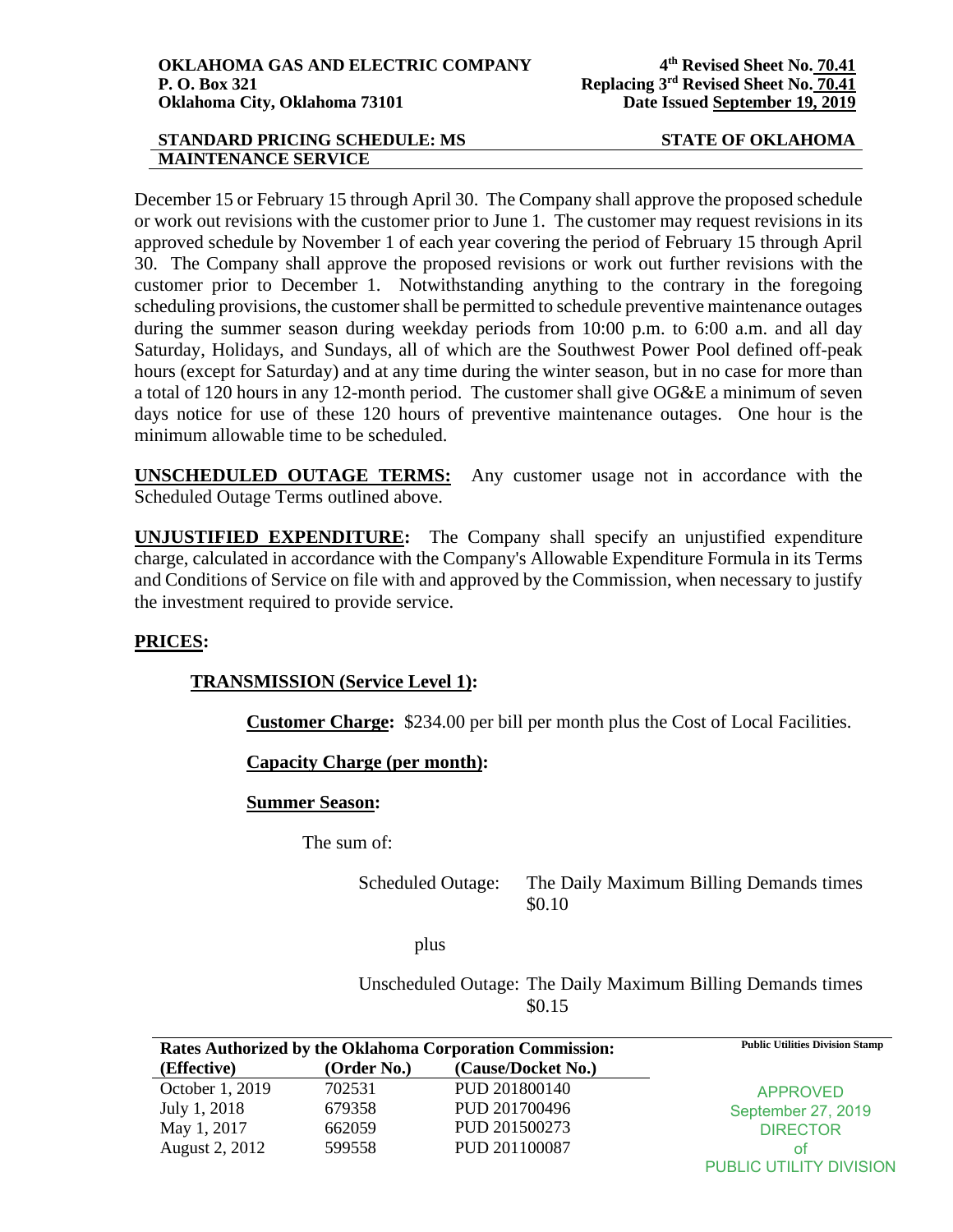But not less than:

Contracted Maintenance Service kW per month: \$2.03 per kW

# **Winter Season:**

The sum of:

Scheduled Outage: The Daily Maximum Billing Demands times \$0.05

plus

Unscheduled Outage: The Daily Maximum Billing Demands times \$0.08

But not less than:

Contracted Maintenance Service kW per month: \$1.00 per kW

**Energy Charge:** All kWh per month: 0.74¢ per kWh.

# **DISTRIBUTION SUBSTATION (Service Level 2):**

**Customer Charge:** \$234.00 per bill per month plus the Cost of Local Facilities.

**Capacity Charge (per month):** 

# **Summer Season:**

The sum of:

Scheduled Outage: The Daily Maximum Billing Demands times \$0.10

plus

Unscheduled Outage: The Daily Maximum Billing Demands times \$0.17

But not less than:

| Rates Authorized by the Oklahoma Corporation Commission: |             |                    | <b>Public Utilities Division Stamp</b> |
|----------------------------------------------------------|-------------|--------------------|----------------------------------------|
| (Effective)                                              | (Order No.) | (Cause/Docket No.) |                                        |
| October 1, 2019                                          | 702531      | PUD 201800140      | <b>APPROVED</b>                        |
| July 1, 2018                                             | 679358      | PUD 201700496      | September 27, 2019                     |
| May 1, 2017                                              | 662059      | PUD 201500273      | <b>DIRECTOR</b>                        |
| August 2, 2012                                           | 599558      | PUD 201100087      | ΩŤ                                     |
|                                                          |             |                    | PUBLIC UTILITY DIVISION                |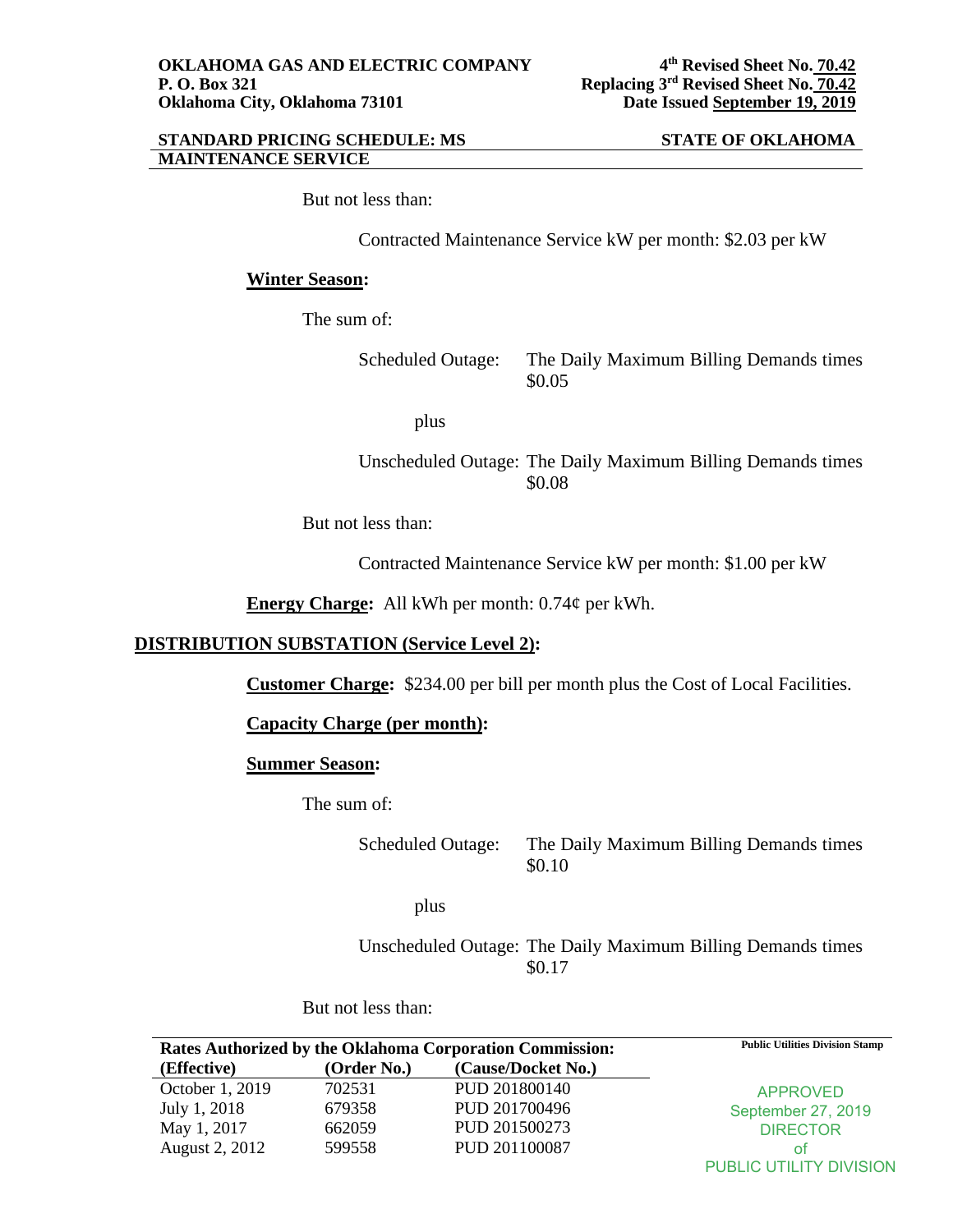Contracted Maintenance Service kW per month: \$2.20 per kW

# **Winter Season:**

The sum of:

Scheduled Outage: The Daily Maximum Billing Demands times \$0.05

plus

# Unscheduled Outage: The Daily Maximum Billing Demands times \$0.09

But not less than:

Contracted Maintenance Service kW per month: \$1.10 per kW

**Energy Charge**: All kWh per month: 0.89¢ per kWh.

# **DISTRIBUTION (Service Levels 3):**

**Customer Charge:** \$121.00 per bill per month.

**Capacity Charge (per month):** 

### **Summer Season:**

The sum of:

Scheduled Outage: The Daily Maximum Billing Demands times \$0.14

plus

Unscheduled Outage: The Daily Maximum Billing Demands times \$0.23

But not less than:

Contracted Maintenance Service kW per month: \$2.92 per kW

| Rates Authorized by the Oklahoma Corporation Commission: |             |                    | <b>Public Utilities Division Stamp</b> |
|----------------------------------------------------------|-------------|--------------------|----------------------------------------|
| (Effective)                                              | (Order No.) | (Cause/Docket No.) |                                        |
| October 1, 2019                                          | 702531      | PUD 201800140      | <b>APPROVED</b>                        |
| July 1, 2018                                             | 679358      | PUD 201700496      | September 27, 2019                     |
| May 1, 2017                                              | 662059      | PUD 201500273      | <b>DIRECTOR</b>                        |
| August 2, 2012                                           | 599558      | PUD 201100087      | Οt                                     |
|                                                          |             |                    | <b>PUBLIC UTILITY DIVISION</b>         |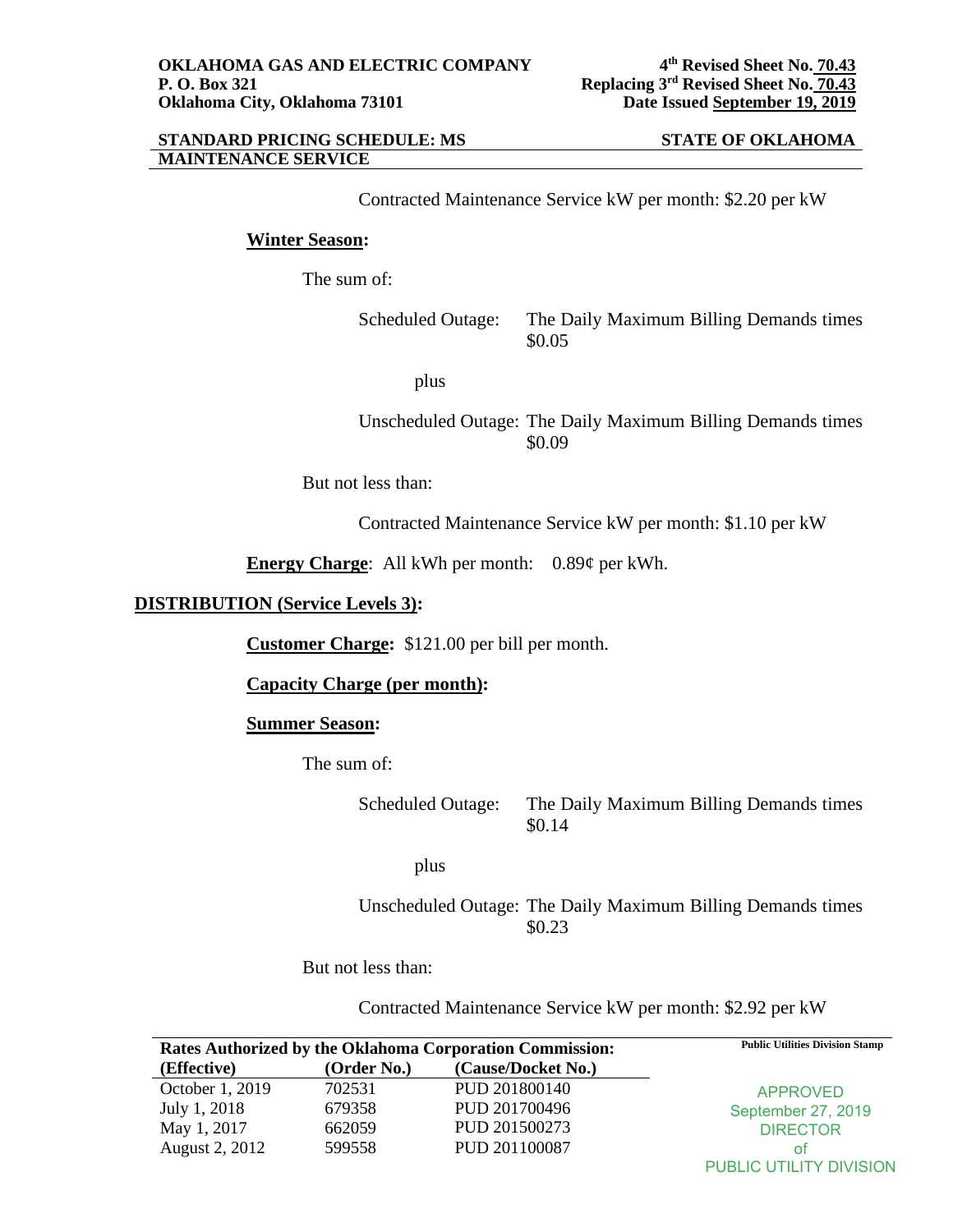### **Winter Season:**

The sum of:

Scheduled Outage: The Daily Maximum Billing Demands times \$0.08

plus

Unscheduled Outage: The Daily Maximum Billing Demands times \$0.11

But not less than:

Contracted Maintenance Service kW per month: \$1.48 per kW.

**Energy Charge:** All kWh per month: 1.10¢ per kWh.

# **DISTRIBUTION (Service Levels 4):**

**Customer Charge:** \$121.00 per bill per month.

**Capacity Charge (per month):** 

### **Summer Season:**

The sum of:

Scheduled Outage: The Daily Maximum Billing Demands times \$0.14

plus

Unscheduled Outage: The Daily Maximum Billing Demands times \$0.23

But not less than:

Contracted Maintenance Service kW per month: \$2.92 per kW

# **Winter Season:**

| Rates Authorized by the Oklahoma Corporation Commission: |             |                    | <b>Public Utilities Division Stamp</b> |
|----------------------------------------------------------|-------------|--------------------|----------------------------------------|
| (Effective)                                              | (Order No.) | (Cause/Docket No.) |                                        |
| October 1, 2019                                          | 702531      | PUD 201800140      | <b>APPROVED</b>                        |
| July 1, 2018                                             | 679358      | PUD 201700496      | September 27, 2019                     |
| May 1, 2017                                              | 662059      | PUD 201500273      | <b>DIRECTOR</b>                        |
| August 2, 2012                                           | 599558      | PUD 201100087      | Οt                                     |
|                                                          |             |                    | <b>PUBLIC UTILITY DIVISION</b>         |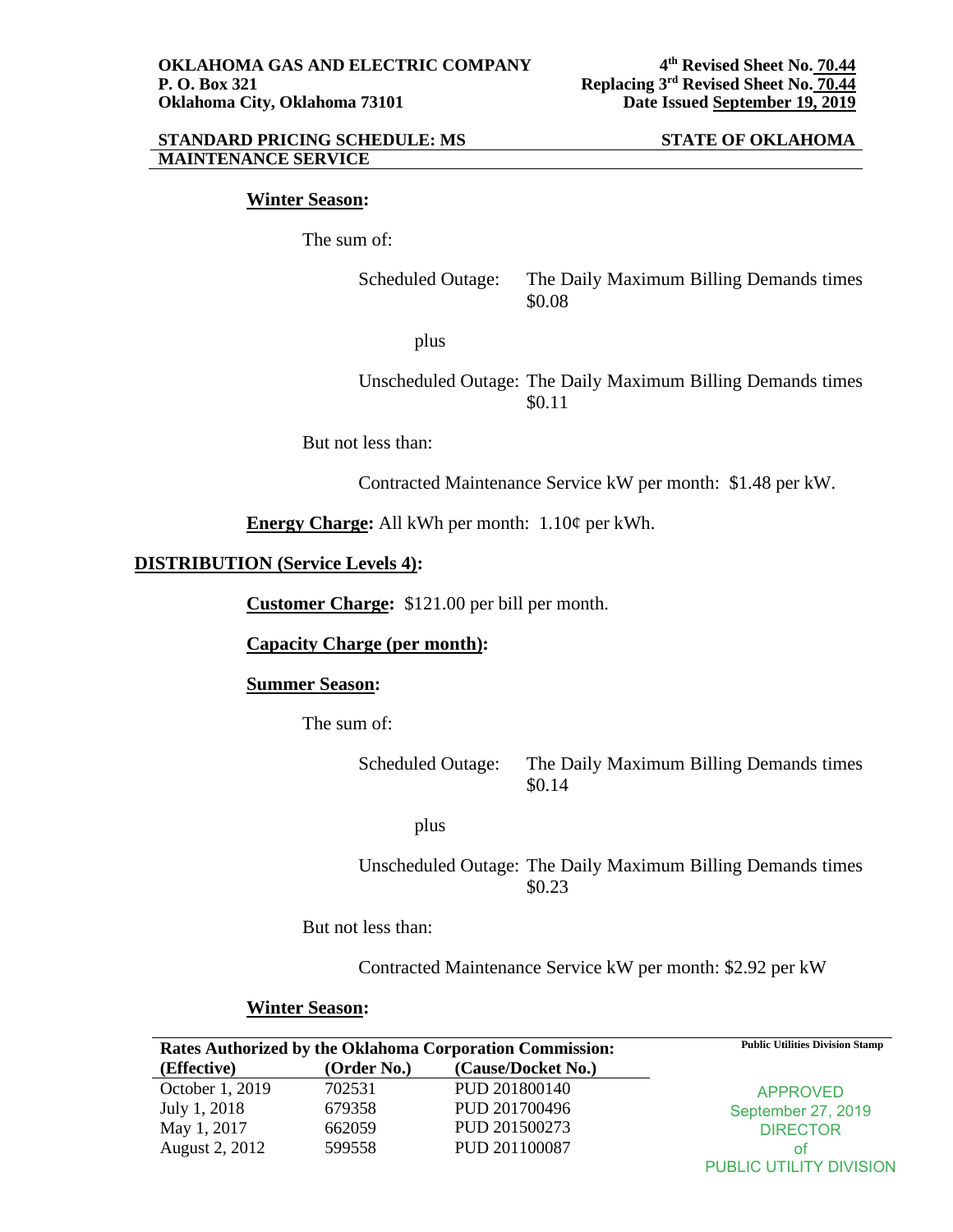The sum of:

Scheduled Outage: The Daily Maximum Billing Demands times \$0.08

plus

Unscheduled Outage: The Daily Maximum Billing Demands times \$0.11

But not less than:

Contracted Maintenance Service kW per month: \$1.48 per kW

**Energy Charge:** All kWh per month: 1.10¢ per kWh.

**SECONDARY (Service Level 5):** 

**Customer Charge:** \$79.00 per bill per month.

**Capacity Charge (per month):** 

# **Summer Season:**

The sum of:

Scheduled Outage: The Daily Maximum Billing Demands times \$0.19

plus

Unscheduled Outage: The Daily Maximum Billing Demands times \$0.30

But not less than:

Contracted Maintenance Service kW per month: \$3.43 per kW

# **Winter Season:**

| Rates Authorized by the Oklahoma Corporation Commission: |             |                    | <b>Public Utilities Division Stamp</b> |
|----------------------------------------------------------|-------------|--------------------|----------------------------------------|
| (Effective)                                              | (Order No.) | (Cause/Docket No.) |                                        |
| October 1, 2019                                          | 702531      | PUD 201800140      | <b>APPROVED</b>                        |
| July 1, 2018                                             | 679358      | PUD 201700496      | September 27, 2019                     |
| May 1, 2017                                              | 662059      | PUD 201500273      | <b>DIRECTOR</b>                        |
| August 2, 2012                                           | 599558      | PUD 201100087      | ΟŤ                                     |
|                                                          |             |                    | <b>PUBLIC UTILITY DIVISION</b>         |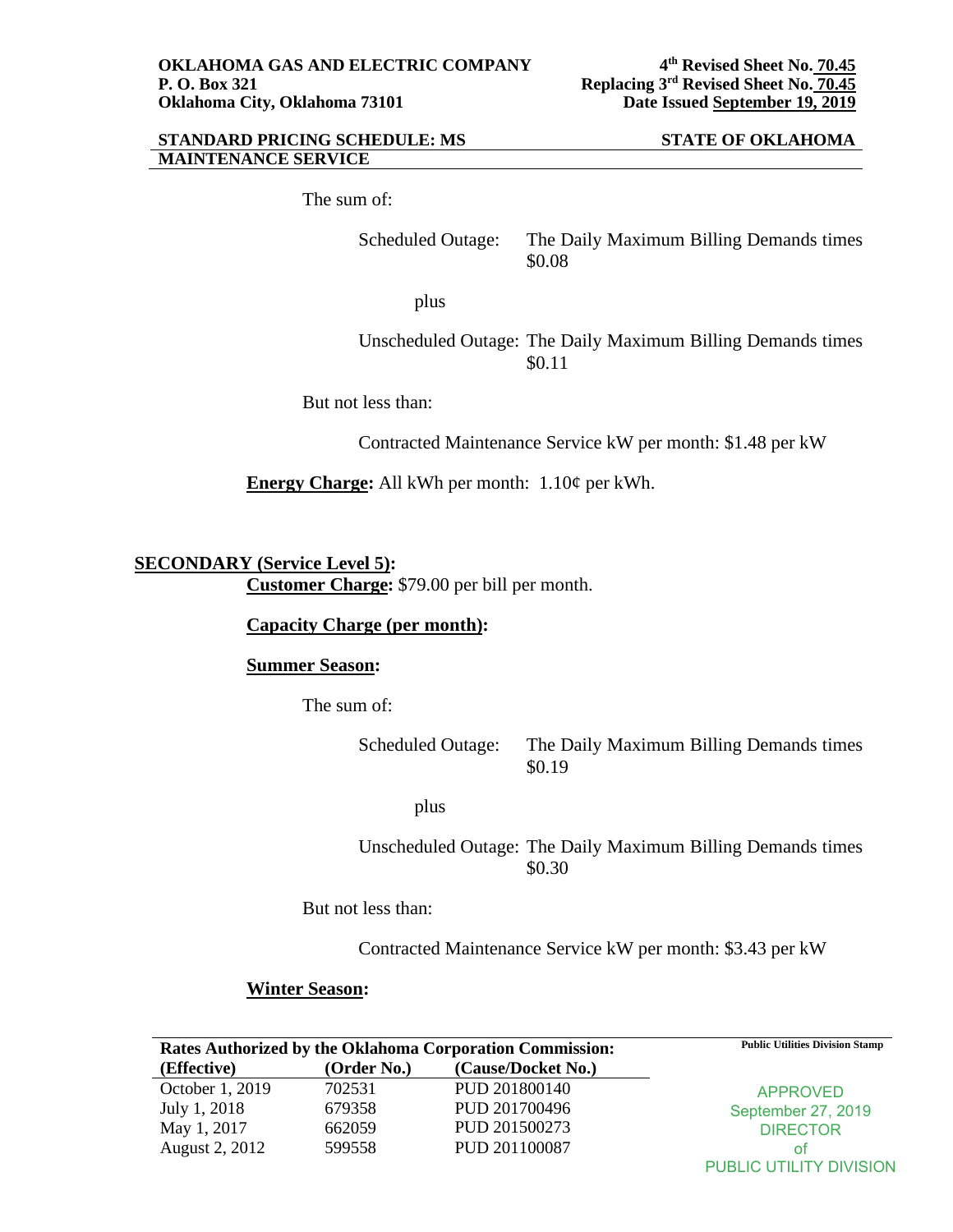The sum of:

Scheduled Outage: The Daily Maximum Billing Demands times \$0.10

plus

Unscheduled Outage: The Daily Maximum Billing Demands times \$0.16

But not less than:

Contracted Maintenance Service kW per month: \$1.50 per kW.

**Energy Charge:** All kWh per month: 1.23¢ per kWh.

# **DEFINITION OF SEASON:**

| <b>SUMMER SEASON:</b> | The four calendar months of June through September of<br>any year.                      |
|-----------------------|-----------------------------------------------------------------------------------------|
| <b>WINTER SEASON:</b> | The eight calendar months of October of any year through<br>May of the succeeding year. |

**Cost of Local Facilities:** The Cost of Local Facilities shall be a monthly amount adequate to cover the Company's fixed costs as well as operating and maintenance expenses associated with the transmission system and the substation investment dedicated to serve the customer's electrical requirements.

**POWER FACTOR CLAUSE:** The consumer shall at all times take and use power in such manner that the power factor shall be as nearly 100 percent as possible, but when the average power factor as determined by continuous measurement of lagging reactive kilovoltampere hours is less than 90 percent, the billing demand shall be determined by multiplying the maximum demand, measured by the demand meter for the billing period, by 90 and dividing the product thus obtained by the actual average power factor expressed in percent periods.

The Company shall install suitable measuring equipment at the metering point to determine the customer's monthly maximum kVAr and monthly maximum kW demands if, in its dole judgment, such equipment is necessary to determine whether the above condition has been met. Customers under this schedule that have a minimum of 300 kW Maximum Demand must have suitable measuring equipment at the metering point to determine the customer's monthly maximum kVAr.

| <b>Rates Authorized by the Oklahoma Corporation Commission:</b> |             |                    | <b>Public Utilities Division Stamp</b> |
|-----------------------------------------------------------------|-------------|--------------------|----------------------------------------|
| (Effective)                                                     | (Order No.) | (Cause/Docket No.) |                                        |
| October 1, 2019                                                 | 702531      | PUD 201800140      | <b>APPROVED</b>                        |
| July 1, 2018                                                    | 679358      | PUD 201700496      | September 27, 2019                     |
| May 1, 2017                                                     | 662059      | PUD 201500273      | <b>DIRECTOR</b>                        |
| August 2, 2012                                                  | 599558      | PUD 201100087      | ΩŤ                                     |
|                                                                 |             |                    | PUBLIC UTILITY DIVISION                |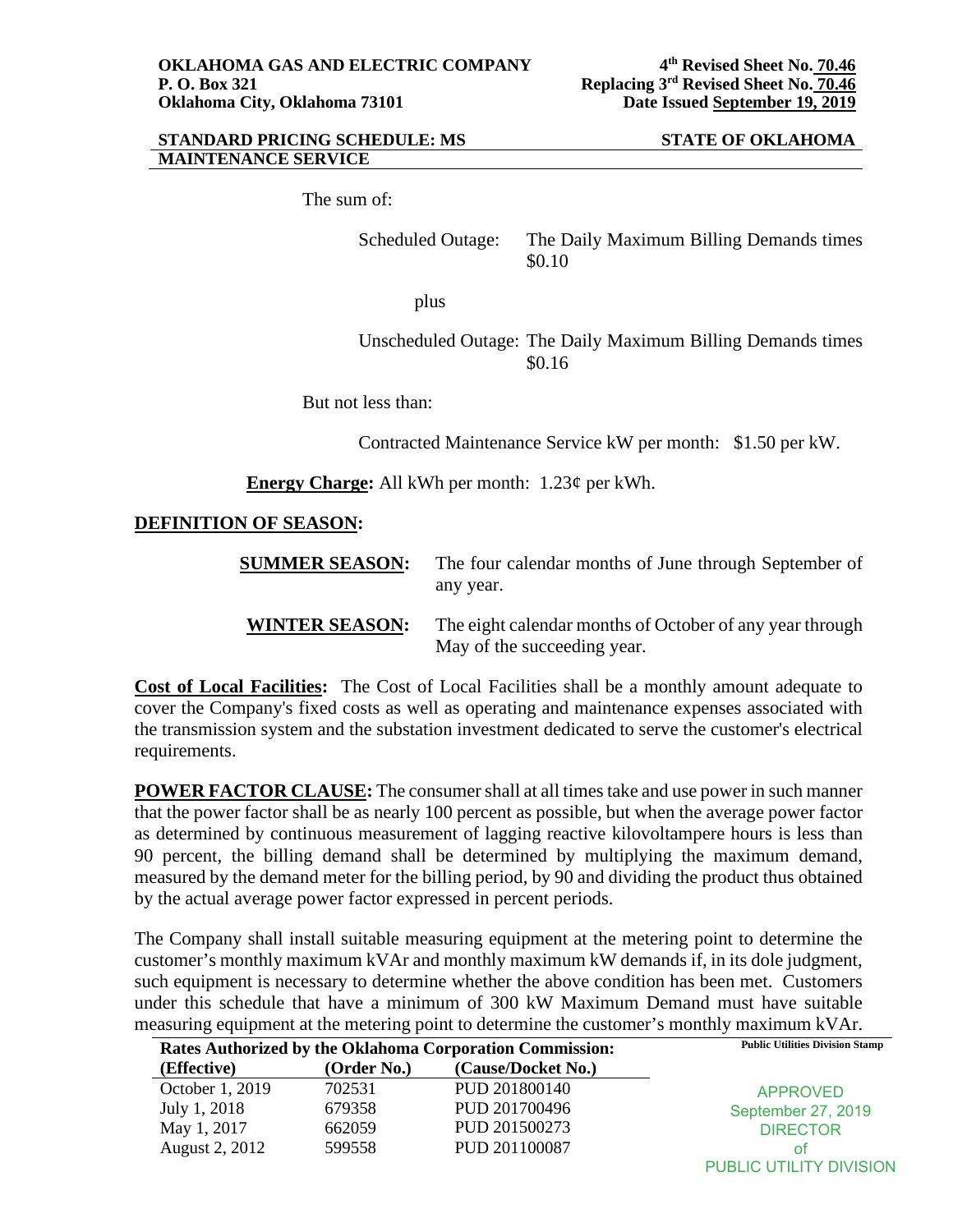For all customers with a monthly Maximum Demand of 300 kW or more, the Company shall install suitable measuring equipment to determine the customer's monthly maximum kVAr. The Company may install suitable measuring equipment at the metering point for any customer to determine the customer's monthly maximum kVAr if, in its sole judgment, such equipment is necessary.

# **SERVICE LEVELS: For purposes of this rate, the following shall apply:**

**Service Level 1:** Shall mean service at any nominal standard voltage of the Company above 50 kV where service is rendered through a direct tap to the Company's prevailing transmission source.

**Service Level 2:** Shall mean service at any nominal standard voltage of the Company between 2 kV and 50 kV, both inclusive, where service is rendered through a Company Substation which has a transmission voltage source and the point of delivery is at the load side of the substation or from a circuit dedicated to the customer.

**Service Level 3:** Shall mean service at any nominal standard voltage of the Company between 2 kV and 50 kV, both inclusive, by a direct tap to the Company's prevailing distribution source from a circuit not dedicated to the customer.

**Service Level 4:** Shall mean service at any nominal standard voltage of the Company between 2 kV and 50 kV, both inclusive, where service is rendered through transformation from a Company prevailing distribution voltage source (2 kV to 50 kV) to a lower distribution voltage with metering at distribution voltage.

**Service Level 5:** Shall mean service at any nominal standard voltage of the Company less than 2,000 volts with metering at less than 2,000 volts.

# **METERING ADJUSTMENTS:**

In recognition of the no-load losses associated with customer or Company owned transformer(s), the minimum kWh billed shall be calculated as follows:

| <b>Service Level 2:</b>        | $0.20$ percent of the total kVA rating of the transformer(s)<br>times 730 hours. |
|--------------------------------|----------------------------------------------------------------------------------|
| <b>Service Levels 4 and 5:</b> | 0.30 percent of the total kVA rating of the transformer(s)<br>times 730 hours.   |

| Rates Authorized by the Oklahoma Corporation Commission: |             |                    | <b>Public Utilities Division Stamp</b> |
|----------------------------------------------------------|-------------|--------------------|----------------------------------------|
| (Effective)                                              | (Order No.) | (Cause/Docket No.) |                                        |
| October 1, 2019                                          | 702531      | PUD 201800140      | <b>APPROVED</b>                        |
| July 1, 2018                                             | 679358      | PUD 201700496      | September 27, 2019                     |
| May 1, 2017                                              | 662059      | PUD 201500273      | <b>DIRECTOR</b>                        |
| August 2, 2012                                           | 599558      | PUD 201100087      | ΩŤ                                     |
|                                                          |             |                    | PUBLIC UTILITY DIVISION                |